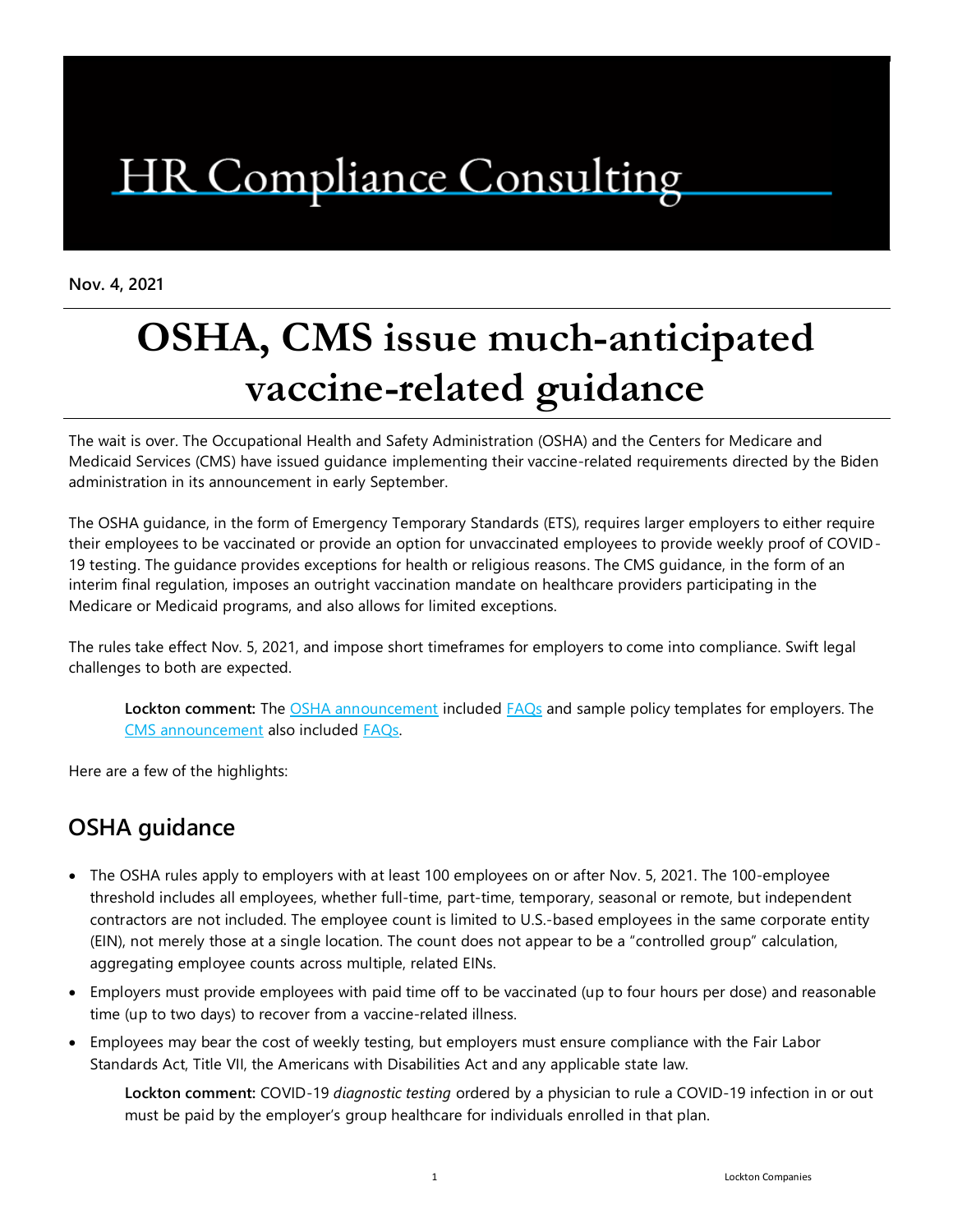- Several testing methods are available; however, COVID-19 tests that are both self-administered and self-read do not meet the definition of "COVID-19 test" in this ETS (unless observed by the employer or an authorized telehealth proctor).
- Paid time off is not required for an employee removed from the workplace due to a positive COVID-19 test but may be required by other laws or a collective bargaining agreement.
- All testing records must be maintained by the employer and are subject to inspection by OSHA, but are not subject to OSHA record retention requirements for employee medical records and need only be retained for the duration of the ETS.
- OSHA anticipates the ETS will be in effect for six months from publication (until April 4, 2022).
- By Dec. 4, 2021, employers must:
	- − Establish a policy on vaccination (mandate or testing alternative).
	- − Determine vaccination status of employees, obtain proof of vaccination, maintain records and compile a roster of vaccination status.
	- − Provide employees with paid time off for vaccinations and paid leave for reasonable recovery of vaccine-related illness.
	- − Require employees to provide notice of a positive COVID-19 test or COVID-19 diagnosis.
	- − Remove from the workplace any employee testing positive for COVID-19 or diagnosed with COVID-19.
	- − Require employees who are not fully vaccinated to wear face coverings indoors or when inside a vehicle with another employee.
	- − Provide employees with information about the ETS, workplace policies/procedures, vaccination efficacy, safety and benefits, protections against retaliation and discrimination, and laws that provide for criminal penalties for knowingly supplying false documentation.
	- − Report work-related COVID-19 fatalities to OSHA within eight hours and work-related COVID-19 in-patient hospitalizations within 24 hours.
	- − Make certain records available to employees and OSHA.
- The testing component begins Jan. 4, 2022.
- The OSHA guidance is intended to preempt, as to employers subject to the rule, and invalidate any state or local laws or rules that ban or limit an employer's authority to require vaccination, face covering or testing.

**Lockton comment:** OSHA permits states that wish to assume responsibility for workplace safety standards to submit for approval a "state plan" that adopts workplace safety standards that are at least as effective as OSHA's requirements. Twenty-two states have done so. State plans must either amend their standards to be identical or "at least as effective as" the new vaccination standard, or show that the existing plan is "at least as effective" as the new OSHA standard. State plans have 30 days to come into compliance. A state plan prohibiting employers from requiring vaccination is not "at least as effective" as the new OSHA standard.

• Entities that don't comply will face significant OSHA fines.

### **CMS guidance**

• Generally, the CMS guidance applies to healthcare providers participating in the Medicare or Medicaid programs. Specifically, it applies to Medicare and Medicaid-certified providers and suppliers regulated under the Medicare health and safety standards known as Conditions of Participation (CoPs), Conditions for Coverage (CfCs), or Requirements. This includes: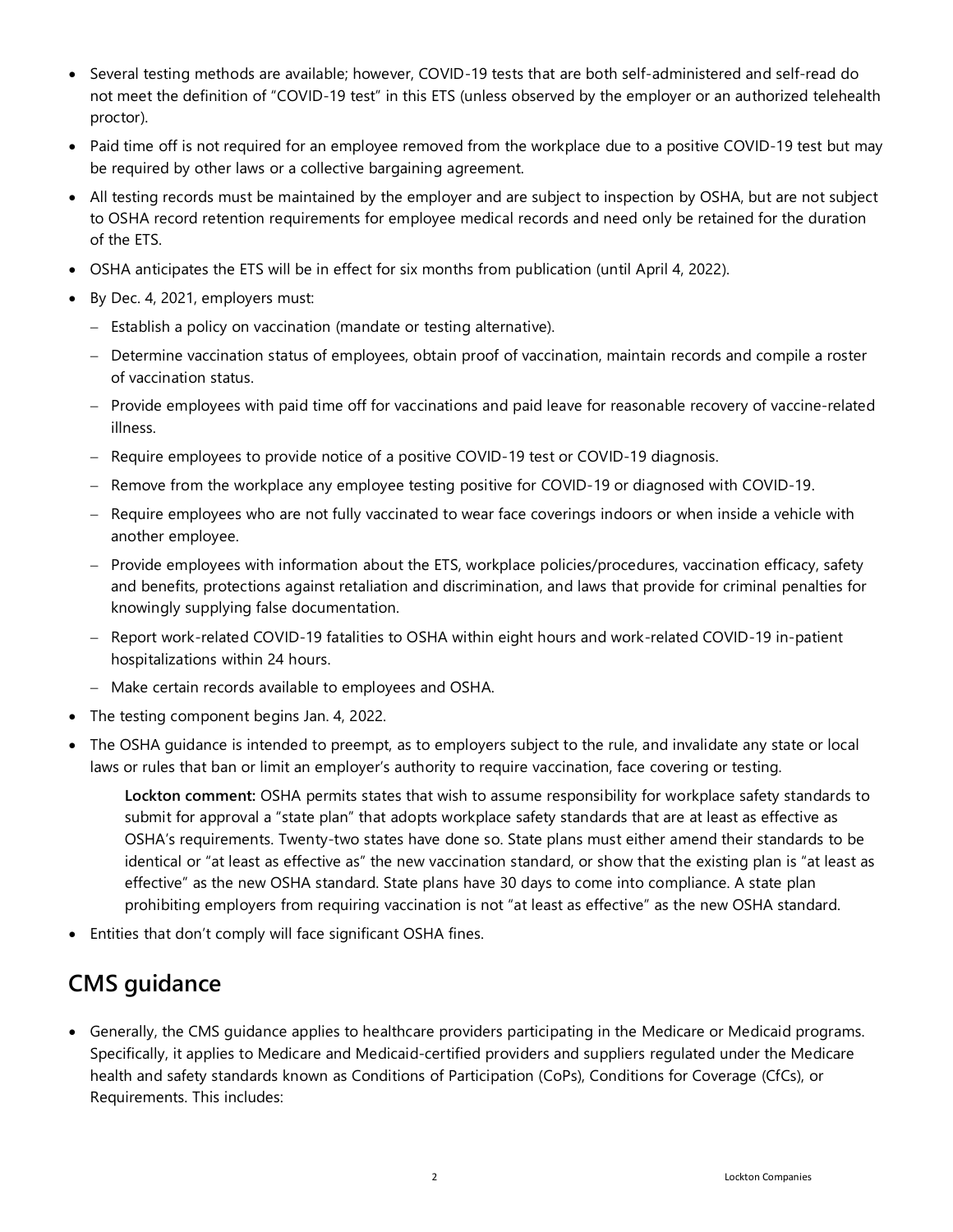- − Ambulatory surgery centers
- − Hospitals (including Indian Health Services facilities) and clinics, including critical access hospitals, rural health clinics and federally qualified health centers
- − Community mental health centers, psychiatric residential treatment facilities and intermediate care facilities for individuals with intellectual disabilities
- − Comprehensive outpatient rehabilitation facilities, rehabilitation agencies and public health agencies as providers of outpatient physical therapy and speech-language pathology services
- − End-stage renal disease facilities (e.g., dialysis centers)
- − Home health agencies
- − Home infusion therapy suppliers
- − Hospice facilities
- − Long-term care facilities
- − Programs for All-Inclusive Care for the Elderly Organizations (PACE).

Religious Nonmedical Health Care Institutions (RNHCIs), Organ Procurement Organizations (OPOs) and portable xray suppliers are not directly included in these requirements, but their staff might be indirectly subject to the mandate if performing services for an entity subject to the rule. In addition, the OSHA rule might apply.

The following are *not* subject to the rule. However, they might be subject to the OSHA rule:

- − Physician offices
- − Assisted living facilities, group homes and similar settings
- − Medicaid home and community-based services
- − Schools receiving Medicaid funding
- The rule requires vaccination of staff, *regardless of clinical responsibilities or patient contact,* including employees, licensed practitioners, students, trainees and volunteers. Vaccinations are also required for individuals providing care or other services for the facility under contract or other arrangement, as well as for physicians with admitting privileges at the facility. *However, vaccination of individuals providing services 100% remotely and who have no direct contact with patients or other staff are not subject to the mandate.*
- Vaccinations (subject to limited exceptions, see below) are required as follows:
	- − By Dec. 5. 2021: First vaccine dose administered (or the only dose, for single-dose vaccines)
	- − By Jan. 4, 2022: Fully vaccinated (complete the primary vaccination series)

Proof of booster shots is not required at this time. Temporary delays to these deadlines are allowed for individuals where appropriate, e.g., a recent COVID-19 diagnosis. There is no exception for individuals with COVID-19 antibodies.

- Exemptions apply for:
	- − Medical conditions where vaccines are not recommended; documentation in support of this exemption must be signed and dated by a licensed practitioner, not the individual seeking the exemption
	- − Sincere religious beliefs, observances or practices, per EEOC guidelines for religious [accommodations](https://www.eeoc.gov/wysk/what-you-should-know-about-covid-19-and-ada-rehabilitation-act-and-other-eeo-laws)

Where an exemption is granted, the healthcare facility should implement additional precautions for any staff who are not vaccinated to mitigate the transmission and spread of COVID-19. CMS encourages facilities to review EEOC [guidance on accommodations.](https://www.eeoc.gov/wysk/what-you-should-know-about-covid-19-and-ada-rehabilitation-act-and-other-eeo-laws) Accommodations must be designed to minimize the risk of transmission of COVID-19.